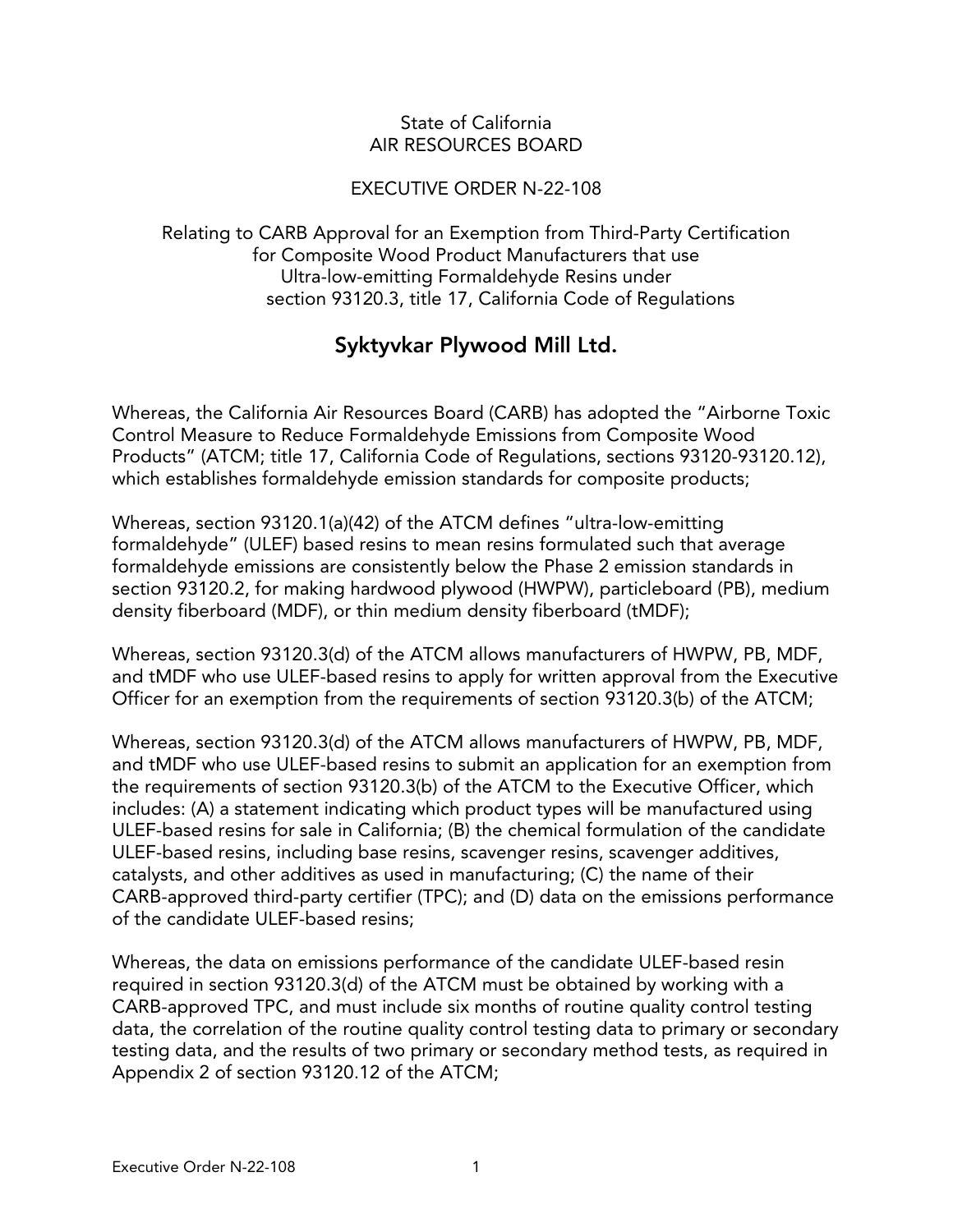Whereas, section 93120.3(d)(2) of the ATCM requires that 90 percent of the six months of routine quality control testing data and the results of two primary or secondary method tests must be shown to be no higher than 0.04 parts per million (ppm), and that all data must be shown to be no higher than 0.05 ppm for HWPW and 0.06 ppm for PB, MDF, and tMDF;

Whereas, section 93120.3(d)(5) of the ATCM provides that the Executive Officer shall approve the application and issue an Executive Order if the evidence submitted by the applicant is sufficient to demonstrate that the applicant has met the requirements specified in sections 93120.3(d)(1) and 93120.3(d)(2) of the ATCM;

Whereas, Syktyvkar Plywood Mill Ltd. (Syktyvkar Plywood or the applicant) submitted an original application that was received on December 12, 2011;

Whereas, the original application from Syktyvkar Plywood specified the range in product manufacturing parameters, applicable post-press product treatments, base resin trade name(s) and base resin manufacturer(s)/supplier(s), and other ingredients added to the base resin by the applicant to manufacture ULEF hardwood plywood-veneer core (HWPW-VC) products;

Whereas, CARB was provided base resin/adhesive information specifying the base resin polymer type and minimum and maximum values of all major and any minor ingredients in the base resin on a percent weight of solids basis;

Whereas, the base resins/adhesive supplier, commercial name, and resin type are set forth in Confidential Attachment A;

Whereas, section 93120.3(d) of the ATCM allows ULEF product manufacturers to apply for re-approval by CARB by submitting an updated application;

Whereas, Syktyvkar Plywood submitted the original and the updated applications for approval to CARB as follows:

| <b>Executive Order #</b> | Date Received | Date Signed | <b>Actions</b> |
|--------------------------|---------------|-------------|----------------|
| N-11-108                 | 12/12/2011    | 12/20/2011  | Original       |
| N-14-108                 | 01/13/2014    | 01/31/2014  | Renewal        |
| N-16-108                 | 01/15/2016    | 04/16/2016  | Renewal        |
| N-18-108                 | 02/08/2018    | 04/20/2018  | Renewal        |
| N-20-108                 | 11/12/2019    | 04/22/2020  | Renewal        |

Whereas, Syktyvkar Plywood submitted an updated application for re-approval to CARB on November 30, 2021;

Whereas, the updated application for renewal from Syktyvkar Plywood was deemed complete on December 24, 2021;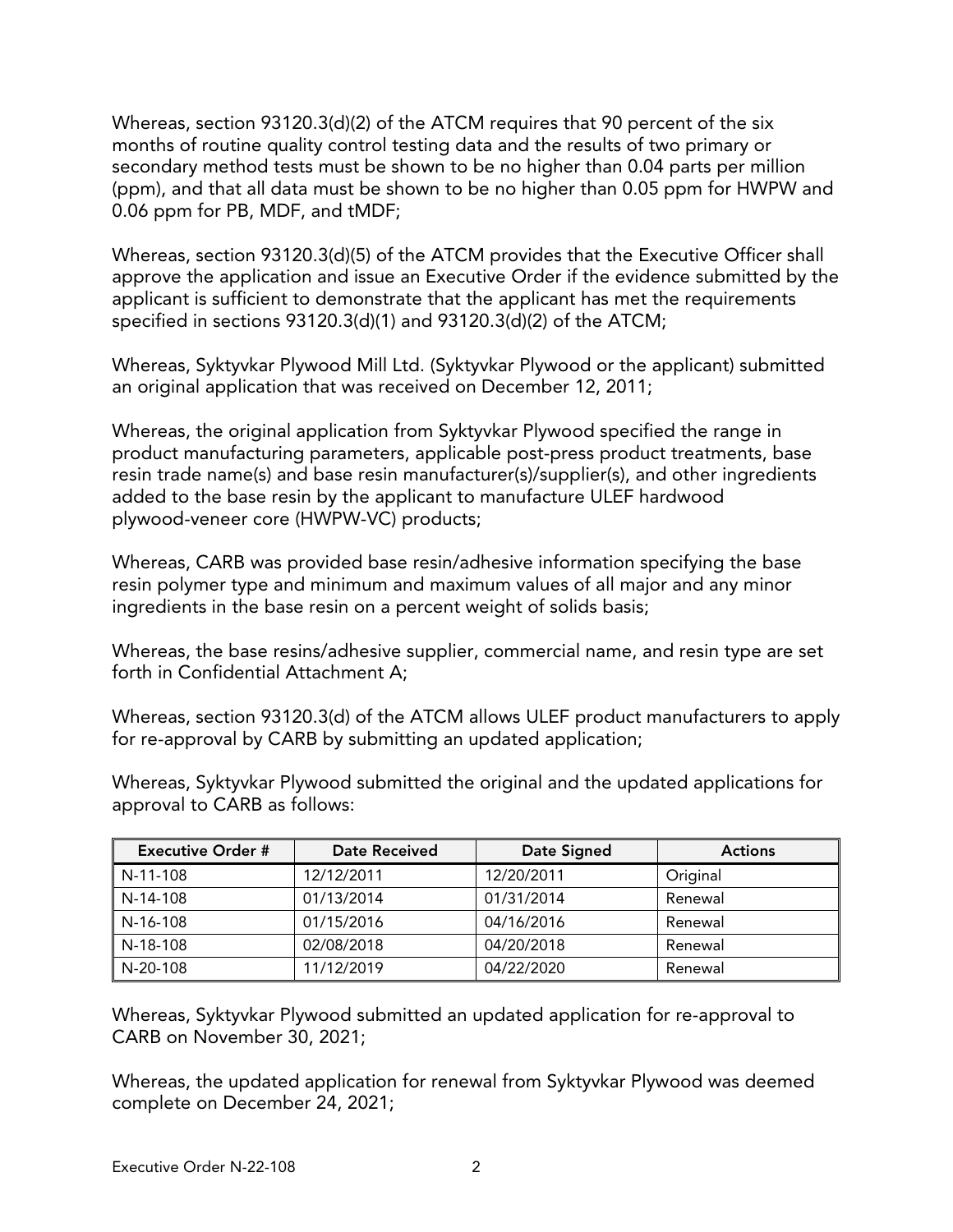Whereas, the Executive Officer finds that the completed, updated application demonstrated the ULEF manufacturer's ability to continue to comply with section 93120.3(d) of the ATCM; and

Whereas, the Executive Officer approved Syktyvkar Plywood's request for re-approval, and it is appropriate that Executive Order N-20-108 be superseded by this Executive Order N-22-108.

Now, therefore, it is ordered that Syktyvkar Plywood is hereby approved as a ULEF manufacturer of HWPW-VC that is exempt from the requirements of section 93120.3(b) and Appendix 2 of section 93120.12 of the ATCM, provided that the following terms and conditions are met for products sold, supplied, offered for sale, or manufactured for sale in California:

- 1. Syktyvkar Plywood must use the commercial resins listed and suppliers listed in Section A of Confidential Attachment A of this Executive Order for the manufacture of ULEF HWPW-VC products.
- 2. As specified in Section B of Confidential Attachment A, Syktyvkar Plywood is legally responsible for ensuring that the base resin specifications are within the ranges specified in the original application and any subsequent amendments of this Executive Order.
- 3. The application rate of the base resins used for the manufacture of ULEF HWPW-VC composite wood products by Syktyvkar Plywood must be within the ranges specified in Section C of Confidential Attachment A of this Executive Order.
- 4. Other chemical components of the base resins (such as sizing wax and release wax) used for the manufacture of ULEF HWPW-VC products by Syktyvkar Plywood must be within the ranges specified in Section D of Confidential Attachment A of this Executive Order.
- 5. The allowable operating parameters for press temperature and press time for the base resins used to manufacture the ULEF HWPW-VC products by Syktyvkar Plywood must be within the ranges specified in Section E of Confidential Attachment A of this Executive Order.
- 6. Only the composite wood products with the product names listed in Section F of Confidential Attachment A of this Executive Order are authorized under this Executive Order.

Be it further ordered that this Executive Order N-22-108 supersedes Executive Order N-20-108, which was signed on April 22, 2020.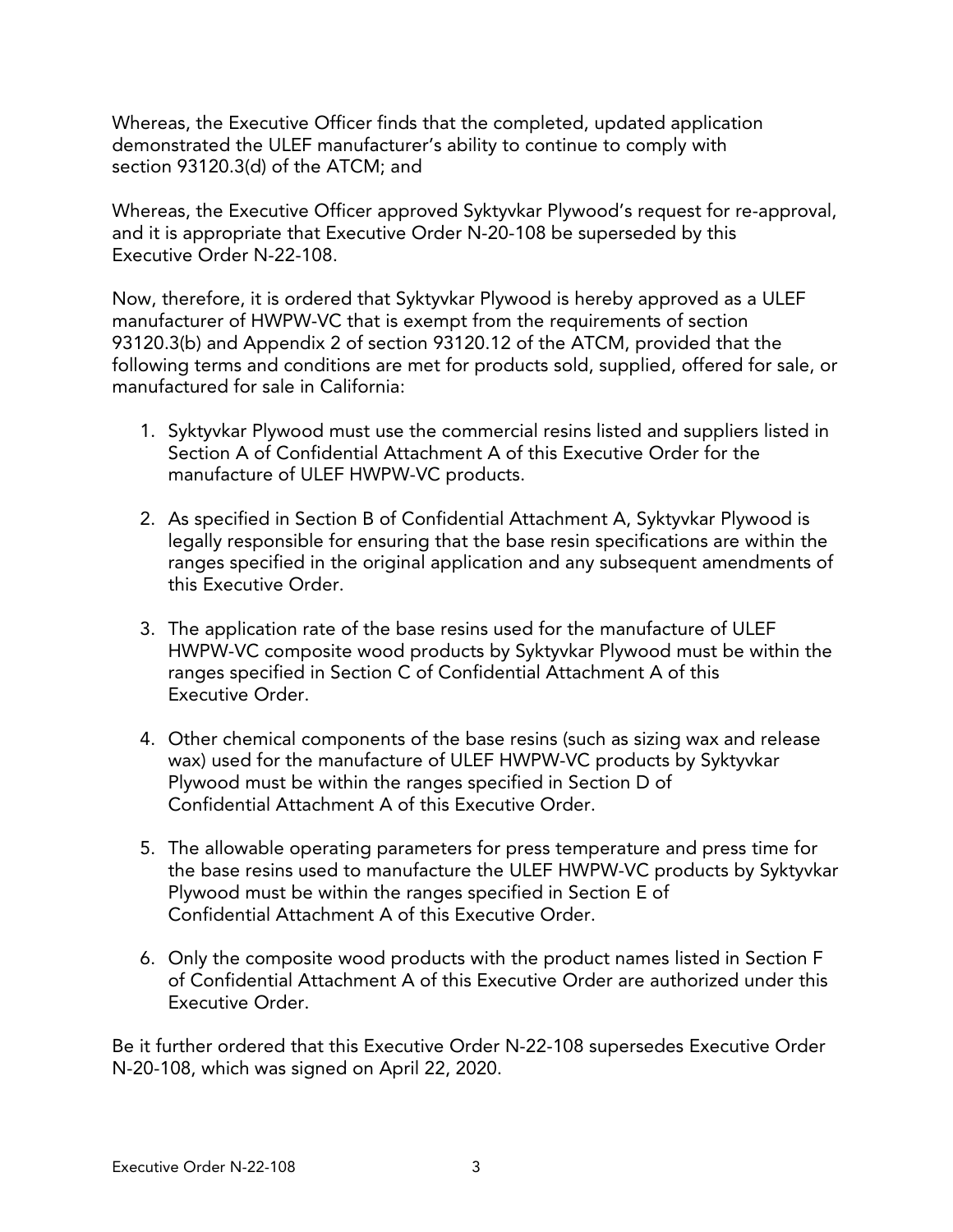Be it further ordered that Syktyvkar Plywood may change the resin system supplier listed in Section A of Confidential Attachment A of this Executive Order if the new resin supplier supplies the same resin type listed in Confidential Attachment A of this Executive Order, at least two primary or secondary method tests are performed on random samples selected by their CARB-approved TPC, and the Chief of the Risk Reduction Branch within the Transportation and Toxics Division is notified before Syktyvkar Plywood uses the resin for production.

Be it further ordered that Syktyvkar Plywood must conduct confirmatory testing for a new resin supplier by demonstrating that the results of two primary or secondary method tests for the new resin system supplier are no higher than 0.04 ppm for the ULEF products authorized under this Executive Order.

Be it further ordered that the Executive Officer may review and, for good cause, modify or revoke this Executive Order as provided in section 93120.3(d)(5) of the ATCM. The Executive Officer shall not modify or revoke this Executive Order without affording the applicant the opportunity for a hearing in accordance with the procedures specified in title 17, California Code of Regulations, section 60055.1 et seq.

Be it further ordered that this Executive Order shall have a duration of two years from the date this Executive Order is signed; the applicant may apply for re-approval as provided in section 93120.3(d)(5) of the ATCM.

Be it further ordered that the applicant must maintain records in electronic or hard copy form for two years, for review by CARB upon request, as specified in section 93120.3(g) of the ATCM.

Be it further ordered that the applicant must notify the Executive Officer in writing within 30 days if there is any change in their product manufacturing parameters or base resin manufacturer(s) or supplier(s) that does not comply with any of the requirements, terms or conditions specified in the ATCM or this Executive Order.

Executed at Sacramento, California on this 14th day of February 2022.

The J  $\gamma'$ 

Robert Krieger, Chief Risk Reduction Branch Transportation and Toxics Division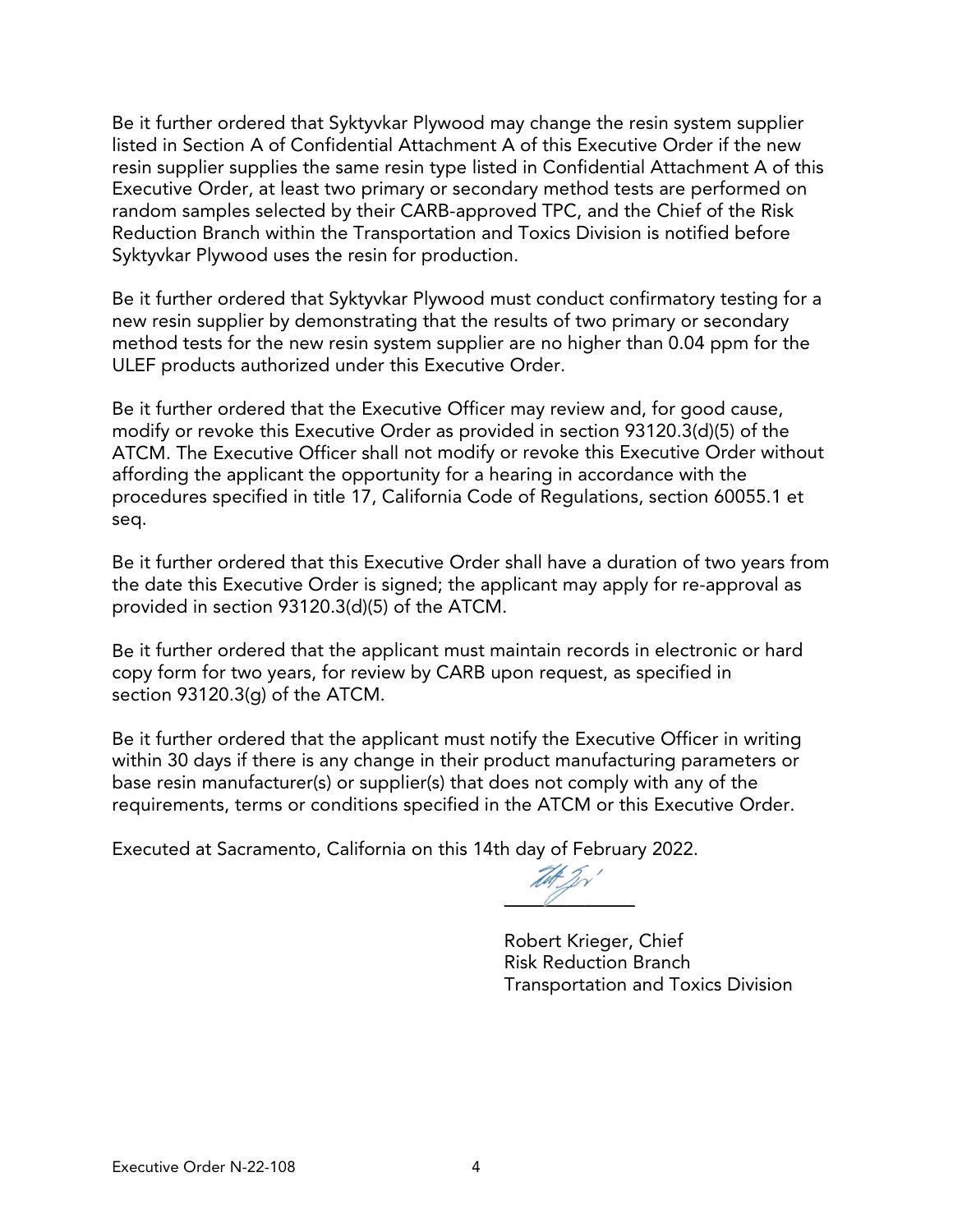# Confidential

#### Attachment A *Formulation Data and Operating Parameters Page 1 of 2*

State of California AIR RESOURCES BOARD Executive Order N-22-108

# Syktyvkar Plywood Mill Ltd.

#### **Section A.**

| <b>Resin Supplier 1:</b><br>• Address:                      | Syktyvkar Plywood Mill Ltd.<br>Uchtinskoe Avenue 66, Syktyvkar<br>Republic of Komi 167026<br>Russia |  |
|-------------------------------------------------------------|-----------------------------------------------------------------------------------------------------|--|
| <b>Commercial Resin Name 1:</b><br>Resin Type:<br>$\bullet$ | <b>PFP 3013</b><br>Phenol Formaldehyde (PF)                                                         |  |
| <b>Resin Supplier 2:</b><br>Address:                        | <b>OOO Metadynea</b><br>34 Dzerzhinskogo Street<br>Moscow Region, Orekhovo-Zuevo<br>14603 Russia    |  |
|                                                             |                                                                                                     |  |

# **Commercial Resin Name 2: Primere 14F201**

• Resin Type: Urea Formaldehyde (UF)

# Section B.

# Base Resin Chemical Formulation (Percent by Weight):

Syktyvkar Plywood Mill Ltd. remains legally responsible under this Executive Order for ensuring that the base resin specifications are within the ranges specified in the original application and any subsequent amendments to this Executive Order.

# Section C.

# Base Resin Application Rate (pounds per 1,000 square feet):

• HWPW-VC (min/max): 26.62 to 28.67